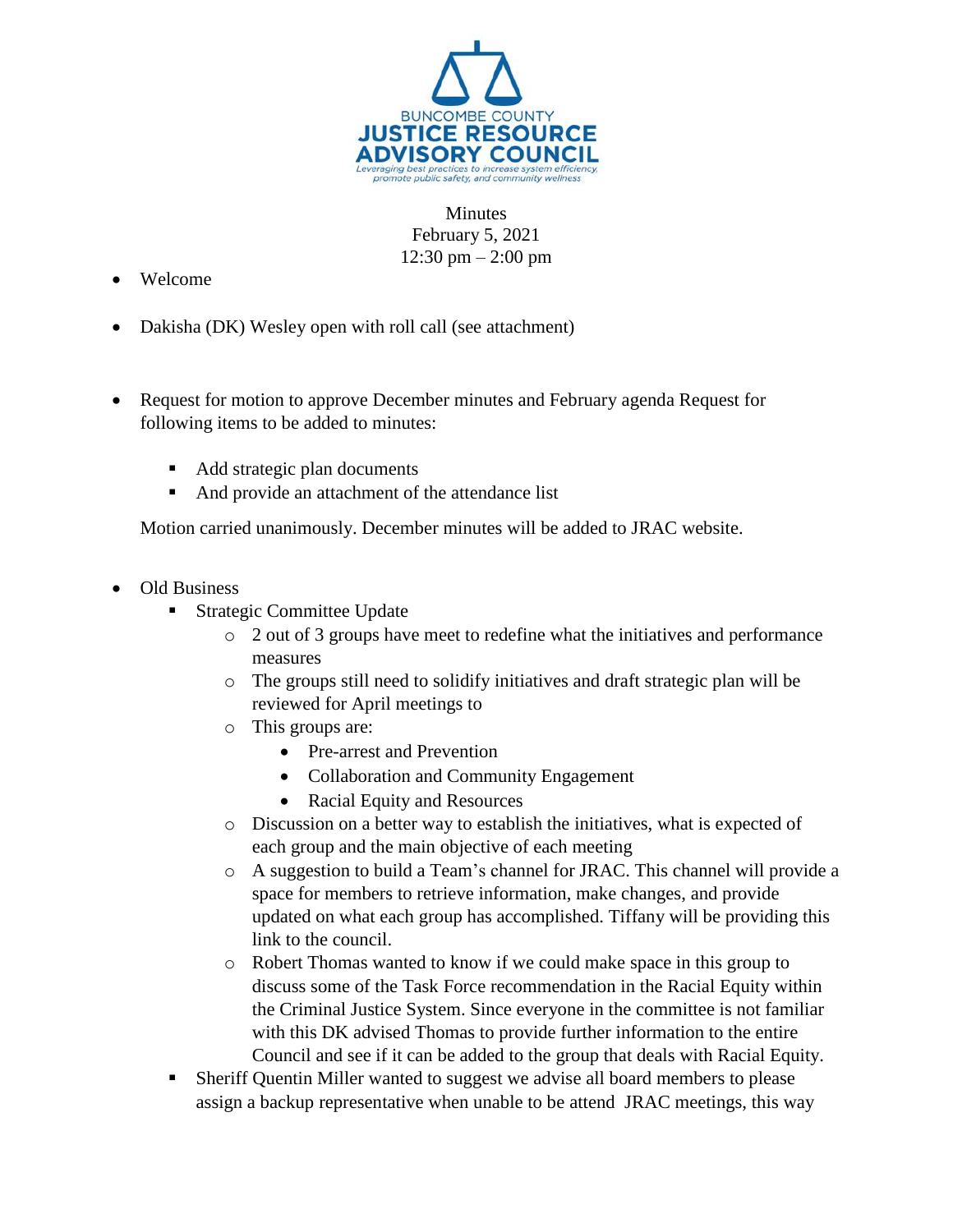

the committee is in compliance with the by-laws and are able to vote on items at meeting.

- As of February 5, all meetings will be recorded and uploaded to the website to ensure compliance with open meeting law.
- New Business
	- Tiffany provided a presentation and update on the Crisis Response and Behavioral Health
	- Amy Upham provided a presentation and update on the Justice and Health Collaborative
	- Taylor Jones provided a presentation on Imagining Real Community CHANGE
	- DK updated the Council that conversation are being held regarding creating a CHANGE Team, and that one of the items that Taylor Jones spoke on which was referred as phase one is actually happening right now in the community it is the Paramedicine Program, this team is already on the ground and doing great work.
	- Donald Reuss provided a presentation on First Responder Rapid Response
- Announcements
	- State is going through Medicaid transformation, new health plans will be added to the system; and new Medicaid enrollments process will begin, all Medicaid beneficiaries will have to choose a health plan and if they do not choose one, they will be added to one without their vote. The State will create a County play book to help provide educational material to use, share and communicate to have a consistent system. Pisgah Legal will be provide assistance in navigating this applications.
	- The Jail Re-entry Community team, funded by a Dogwood Grant is up and running, they will provide assistance to those leaving Jail or Prison aimed at preventing recidivism.
	- The Justice Services Department released an RFP for Community and Safety Initiative to reduce Gun Violence and increase Community Safety, some of the partners assisting with this will be SPARCS, My Daddy thought me that, Umoja and the Racial Justice Coalition.
	- The second part of this RFP is for the Community Planning to reduce Gun Violence and Community Safety will be bided out and are looking for facilitators to help move this process..
- DK asked for a motion to adjourn the meeting, Julia Horrocks moved, Robert Thomas second
- Adjourned

*Next meeting: April 2, 2021 at 12:30 pm, Zoom Link.*

*Executive Committee will advise on date.*